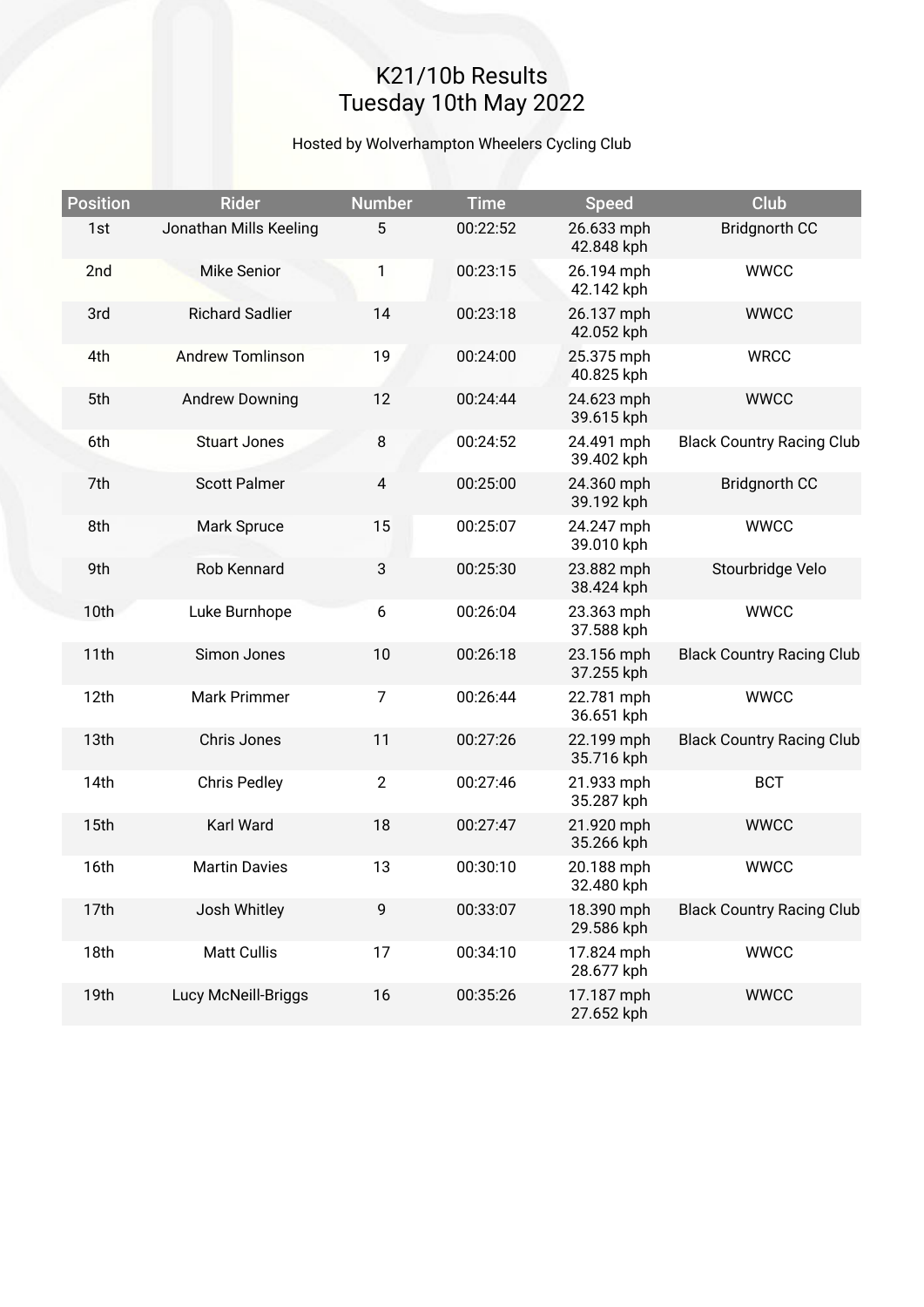# K21/10b Club Results Tuesday 10th May 2022

### Hosted by Wolverhampton Wheelers Cycling Club

| <b>Position</b> | <b>Rider</b>           | <b>Number</b> | <b>Time</b> | <b>Speed</b>             | <b>League Points</b> |  |  |
|-----------------|------------------------|---------------|-------------|--------------------------|----------------------|--|--|
| 1st             | <b>Mike Senior</b>     | 1             | 00:23:15    | 26.194 mph<br>42.142 kph | 30                   |  |  |
| 2nd             | <b>Richard Sadlier</b> | 14            | 00:23:18    | 26.137 mph<br>42.052 kph | 29                   |  |  |
| 3rd             | <b>Andrew Downing</b>  | 12            | 00:24:44    | 24.623 mph<br>39.615 kph | 28                   |  |  |
| 4th             | Mark Spruce            | 15            | 00:25:07    | 24.247 mph<br>39.010 kph | 27                   |  |  |
| 5th             | Luke Burnhope          | 6             | 00:26:04    | 23.363 mph<br>37.588 kph | 26                   |  |  |
| 6th             | Mark Primmer           | 7             | 00:26:44    | 22.781 mph<br>36.651 kph | 25                   |  |  |
| 7th             | Karl Ward              | 18            | 00:27:47    | 21.920 mph<br>35.266 kph | 24                   |  |  |
| 8th             | <b>Martin Davies</b>   | 13            | 00:30:10    | 20.188 mph<br>32.480 kph | 23                   |  |  |
| 9th             | <b>Matt Cullis</b>     | 17            | 00:34:10    | 17.824 mph<br>28.677 kph | 22                   |  |  |
| 10th            | Lucy McNeill-Briggs    | 16            | 00:35:26    | 17.187 mph<br>27.652 kph | 21                   |  |  |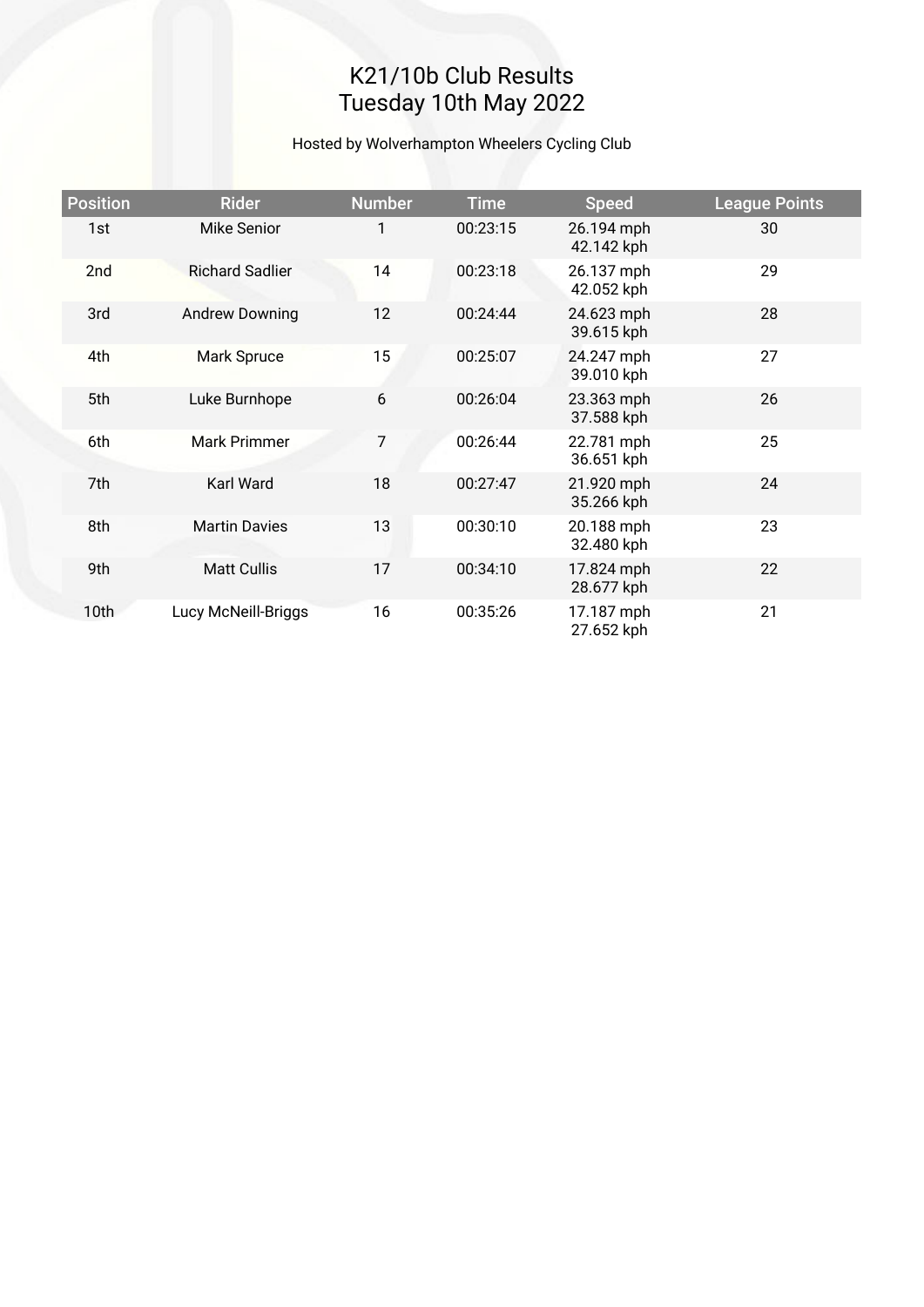## K21/10b Club Handicap Results Tuesday 10th May 2022

#### Hosted by Wolverhampton Wheelers Cycling Club

| <b>Position</b> | <b>Rider</b>           | <b>Number</b> | <b>Time</b> | <b>Speed</b>             | <b>Average Time</b> | Handicap<br><b>Time</b> |
|-----------------|------------------------|---------------|-------------|--------------------------|---------------------|-------------------------|
| 1st             | <b>Richard Sadlier</b> | 14            | 00:23:18    | 26.137 mph<br>42.052 kph | 00:23:28            | 00:23:05                |
| 2 <sub>nd</sub> | <b>Mark Spruce</b>     | 15            | 00:25:07    | 24.247 mph<br>39.010 kph | 00:24:37            | 00:23:45                |
| 3rd             | <b>Martin Davies</b>   | 13            | 00:30:10    | 20.188 mph<br>32.480 kph | 00:29:36            | 00:23:49                |
| 4th             | Mark Primmer           | 7             | 00:26:44    | 22.781 mph<br>36.651 kph | 00:25:56            | 00:24:03                |
| 5th             | Lucy McNeill-Briggs    | 16            | 00:35:26    | 17.187 mph<br>27.652 kph | 00:31:57            | 00:26:43                |
| 6th             | <b>Matt Cullis</b>     | 17            | 00:34:10    | 17.824 mph<br>28.677 kph | 00:30:35            | 00:26:50                |

Results are cacluated using a riders last seasons average time for the course and the fastest time of a WWCC handicap league qualifying rider for the event of 00:23:18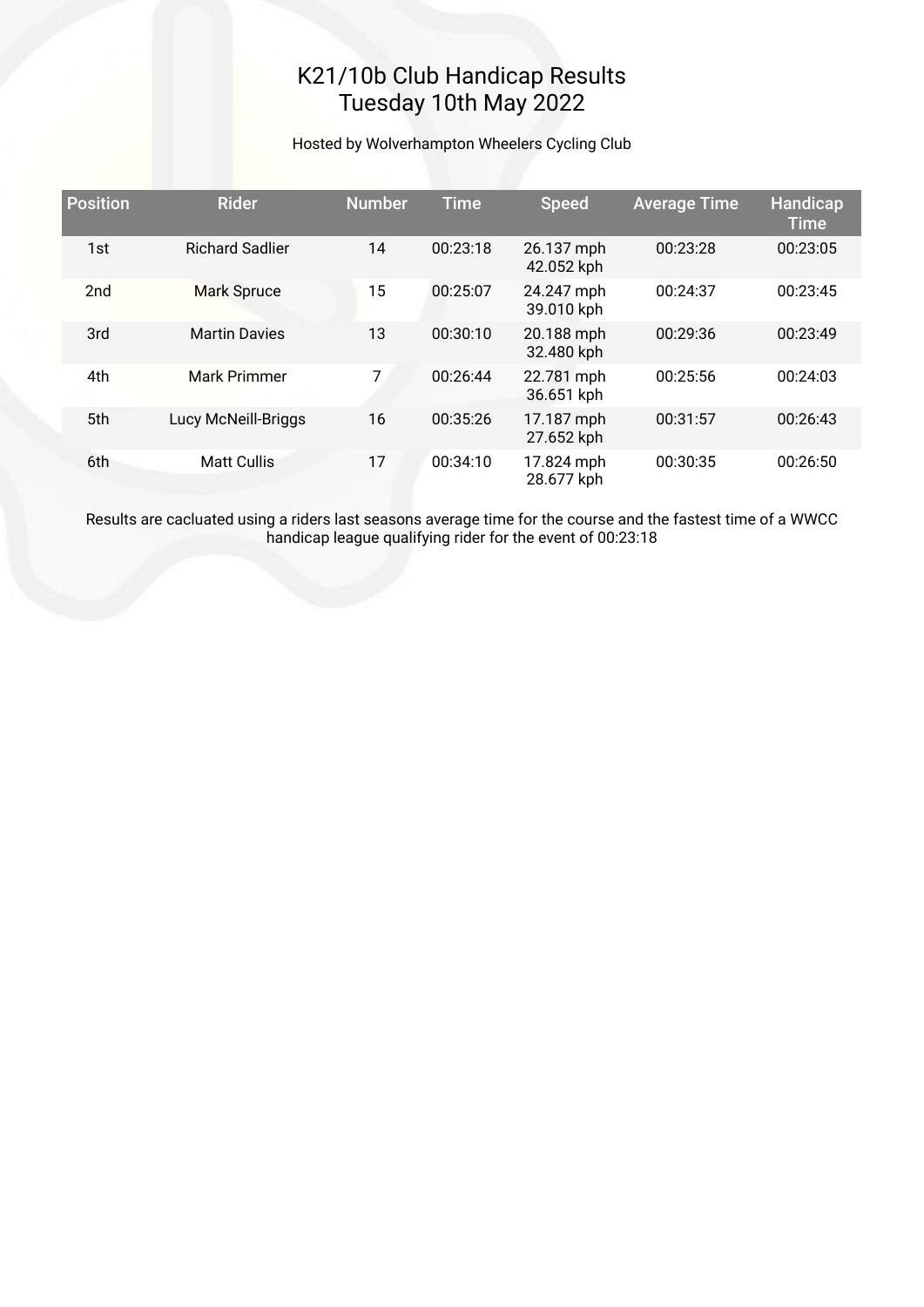### K21/10b Club League Results Tuesday 10th May 2022

Hosted by Wolverhampton Wheelers Cycling Club

| <b>Position</b> | <b>Rider</b>           | <b>Classification</b> | <b>Events</b><br><b>Completed</b> | <b>Total League</b><br><b>Points</b> |
|-----------------|------------------------|-----------------------|-----------------------------------|--------------------------------------|
| 1st             | <b>Richard Sadlier</b> | Men                   | $\overline{2}$                    | 59                                   |
| 2 <sub>nd</sub> | <b>Andrew Downing</b>  | Men                   | $\overline{2}$                    | 56                                   |
| 3rd             | Mark Spruce            | Men                   | $\overline{2}$                    | 54                                   |
| 4th             | Luke Burnhope          | Men                   | $\overline{2}$                    | 51                                   |
| 4th             | Mark Primmer           | Men                   | $\overline{2}$                    | 51                                   |
| 6th             | Karl Ward              | Men                   | $\overline{2}$                    | 48                                   |
| 7th             | <b>Martin Davies</b>   | Men                   | $\overline{2}$                    | 46                                   |
| 8th             | Mike Senior            | Men                   | 1                                 | 30                                   |
| 9th             | <b>Andrew Reed</b>     | Men                   | 1                                 | 29                                   |
| 10th            | <b>Matt Cullis</b>     | Men                   | 1                                 | 22                                   |
| 11th            | Lucy McNeill-Briggs    | Women                 | 1                                 | 21                                   |

Best 12 events count towards the fnal results